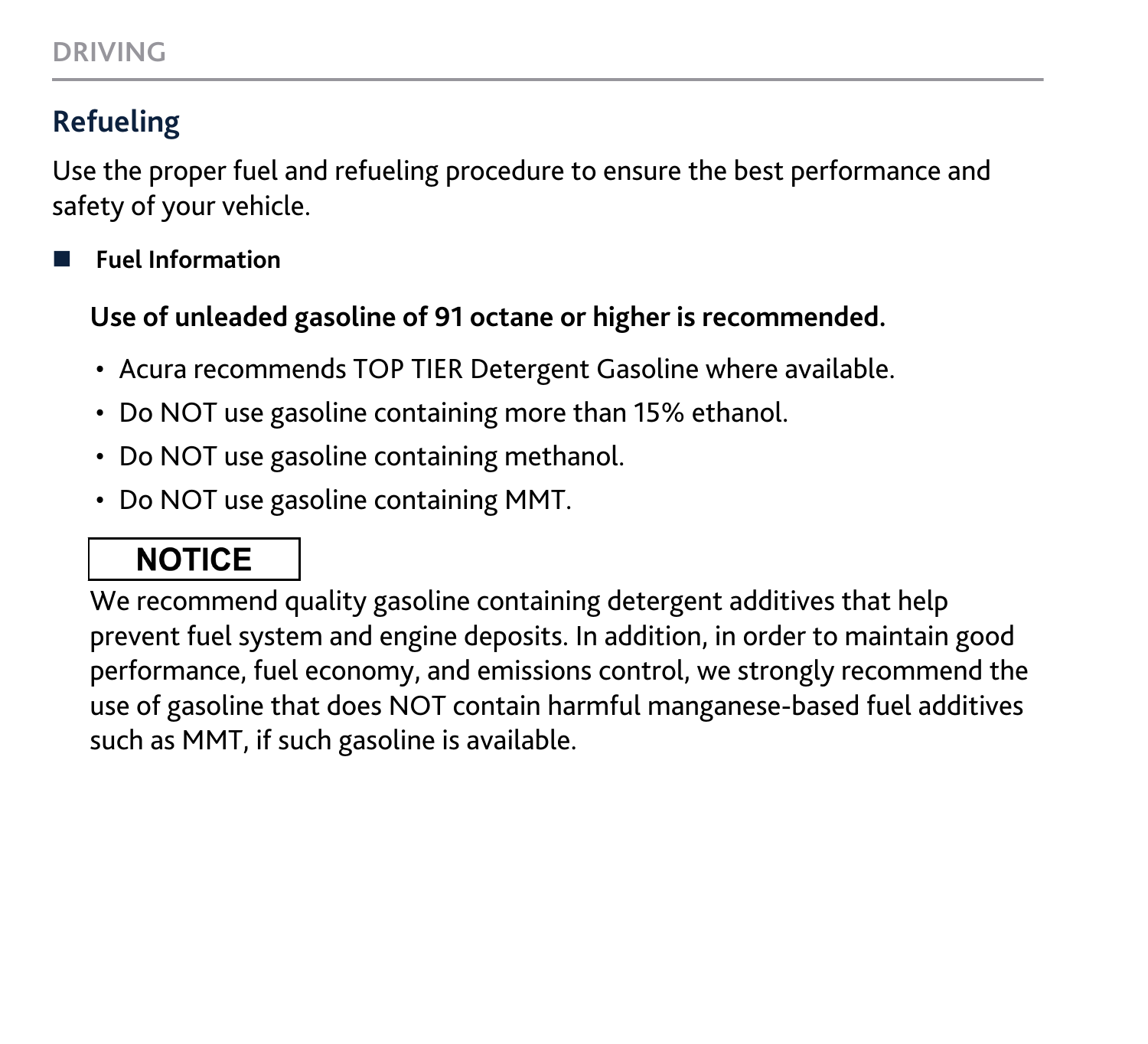#### n **How to Refuel**

- 1. Stop your vehicle with the service station pump on the left side of the vehicle in the rear.
- 2. Turn off the power system.
- 3. Press the fuel fill door release button. The fuel fill door opens.
- 4. Place the end of the filler nozzle on the lower part of filler opening, then insert it slowly and fully.

Make sure that the end of the filler nozzle goes down along with the filler pipe.

Keep the filler nozzle level.

When the tank is full, the filler nozzle will click off automatically.

After filling, wait about five seconds before removing the filler nozzle.



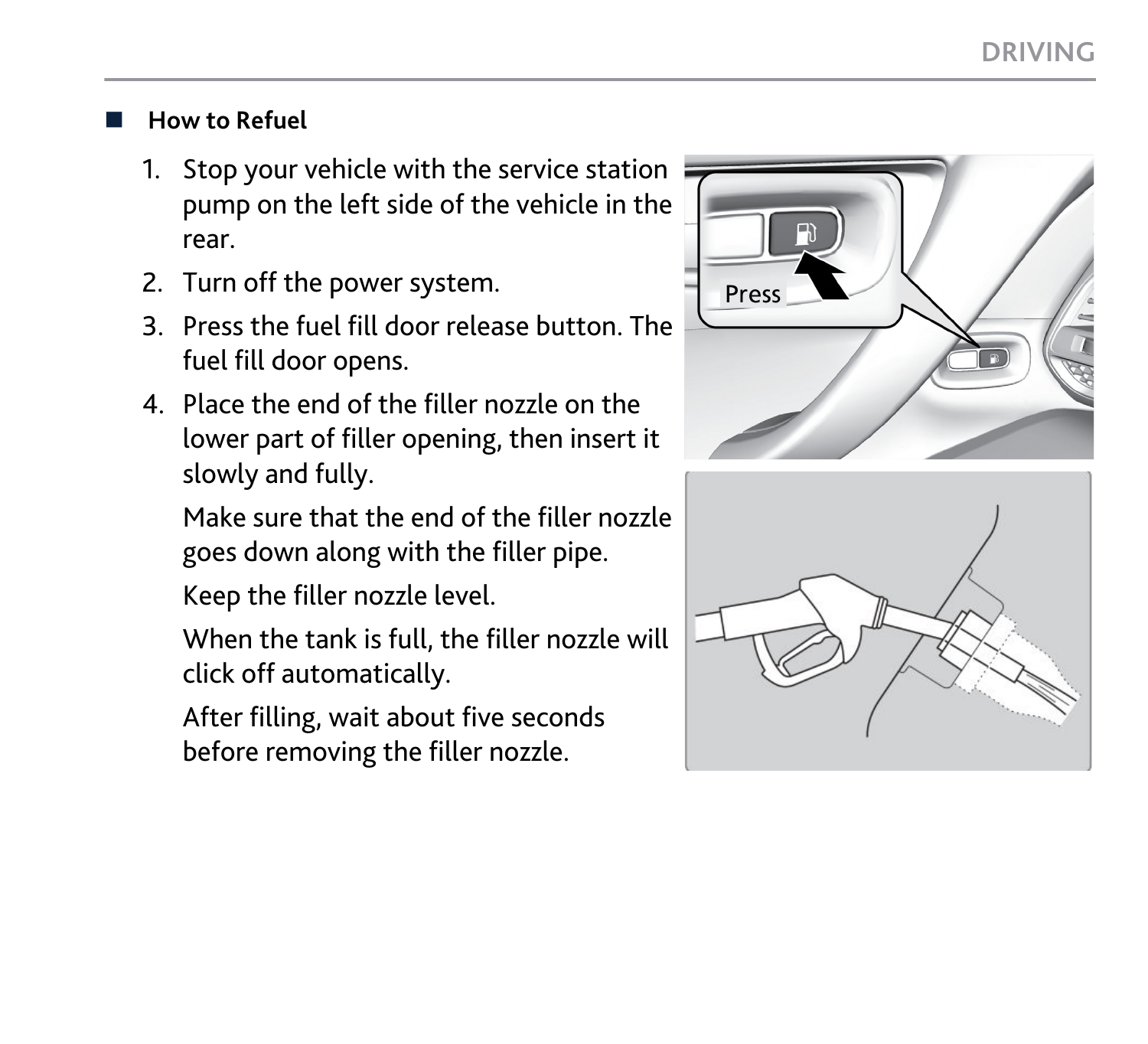5. Shut the fuel fill door by hand.

### **A WARNING**

Gasoline is highly flammable and explosive.

You can be burned or seriously injured when handling fuel.

- Turn off the power system and keep heat, sparks, and flame away.
- Handle fuel only outdoors.
- Wipe up spills immediately.

## **NOTICE**

You should refuel when the needle approaches E.

Running out of fuel can cause the engine to misfire, damaging the catalytic converter.

#### **Refueling from a Portable Fuel Container**

If you need to refuel your vehicle from a portable fuel container, use the funnel provided with your vehicle.

- 1. Turn off the power system.
- 2. Press the fuel fill door release button. The fuel fill door opens.
- 3. Take the funnel out of the tool box in the trunk.